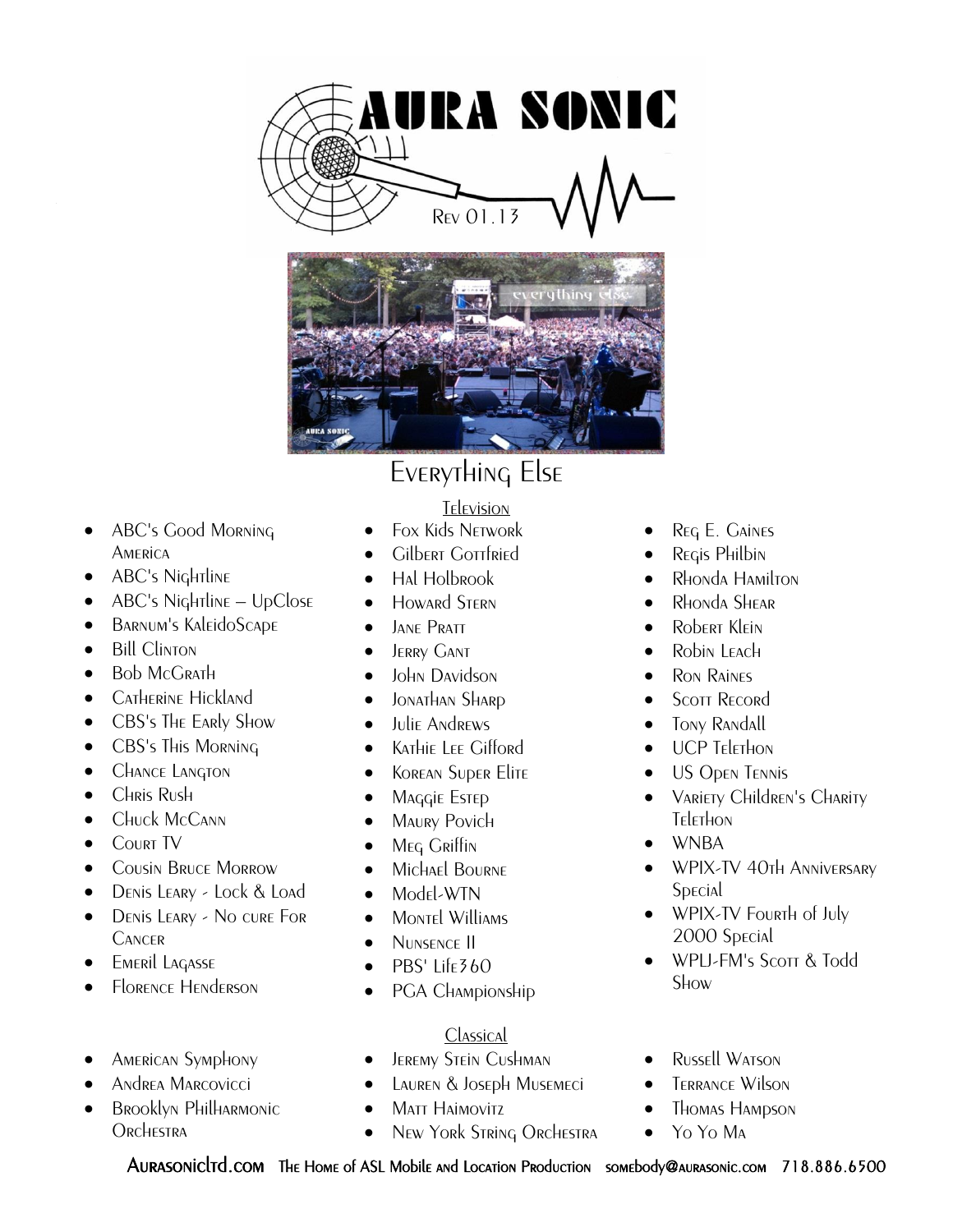



# Everything Else

#### Adult Contemporary - Broadway and Light Sounds

- All Shook Up
- Ann Marie Milazzo
- Anne Murray Barry Manilow
- $\bullet$  BEN E. King
- Bob McGrath
- **BROOKLYN**
- **C**ELINE DION
- Dionne Warwick
- DIRTY ROTTEN SCOUNDRALS
- \*N SYNC
- 98 Degrees
- **•** AARON CARTER
- ALEEM W/ LEROY BURGESS
- **•** Alicia Keys
- Boy GEORGE
- **BRENDA K. STARR**
- Chris Trusdale
- **•** Christina Aquilera
- $\bullet$  Corina
- **•** Debbie Gibson
- The Duprees
- EVERETT BRAdley
- Jo Ann Castle
- Judy Collins Julie Budd
- **•** Kassie Depaiva
- **KEEP BANGING**
- KENNY VANCE AND THE **PLANOTONES**
- Lion King

#### Dance-Pop

- DESTINY's Child
- **DREAMSTREET**
- E.G. Daily
- Expose
- **FRANCE Joli**
- **GRACE JONES**
- Imogen Heap
- **•** JESSE McCARTNEY
- **•** Jordan Knight
- Klaus Nomi
- Lisa Lisa
- Liza Minnelli
- **MARVIN HAMLISCH & ORCHESTRA**
- **•** Michael Amonte
- **•** RENEE Elise Goldsberry
- $\bullet$  RENT
- Ring of Fire
- $\bullet$  Spank
- The Lennon Sisters
- Madonna
- Nancy Martinez
- $\bullet$  O-Town
- PRETTY POISON
- **SWEET SENSATION**
- Taylor Dane
- The Cover Girls
- The Flirts
- Will To Power